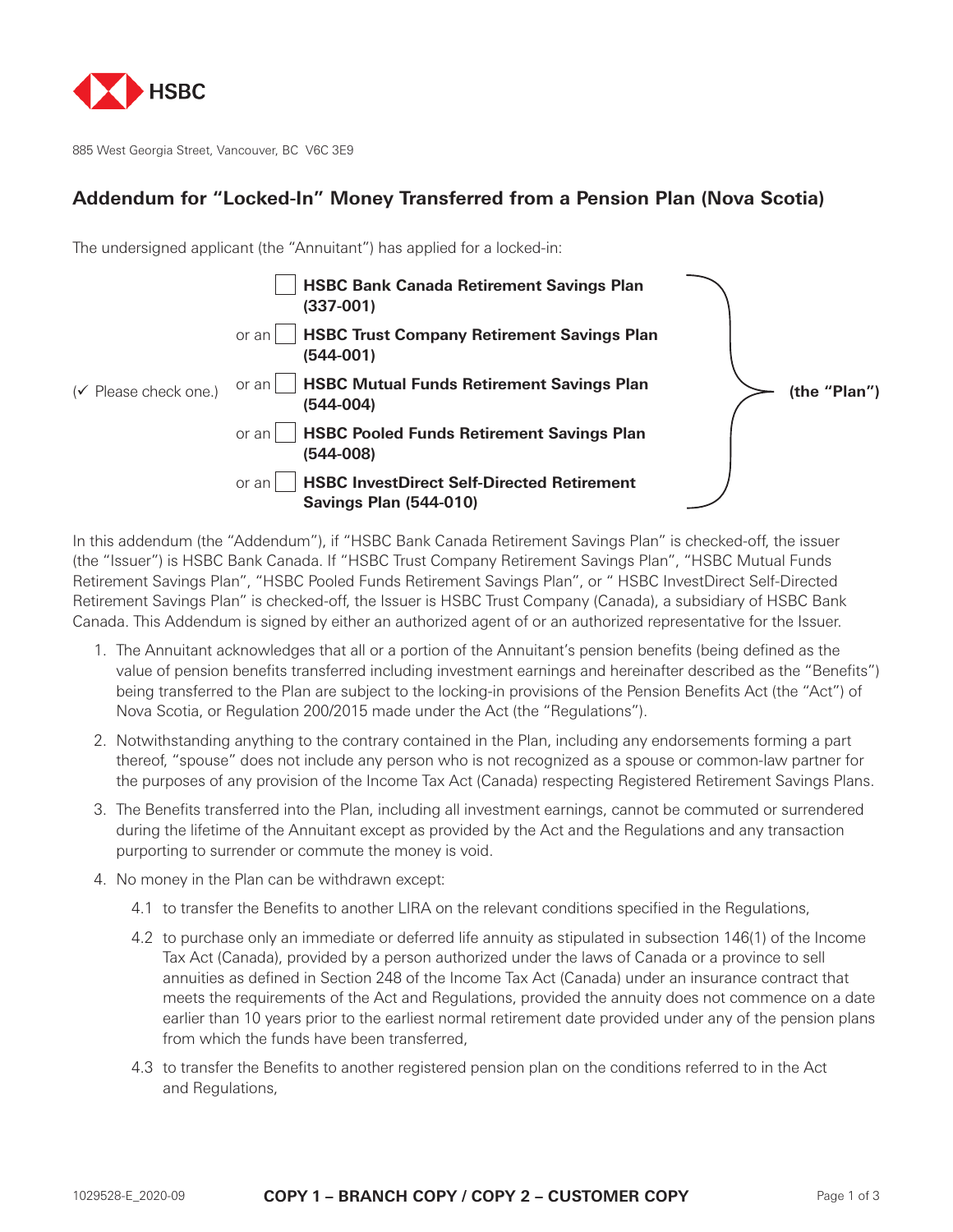- 4.4 to transfer the Benefits to an acknowledged Life Income Fund that is administered in accordance with the Regulation,
- 4.5 to transfer to a pooled registered pension plan.
- 5. Subject to paragraph 7 of this Addendum, no withdrawal, commutation or surrender of Benefits is permitted except where an amount is required to be paid to the Annuitant to reduce the amount of tax otherwise payable under Part X.1 of the Income Tax Act (Canada) as permitted by the Act or the Regulation.
- 6. (a) Except as provided in the Act or Regulations, the Benefits may not be assigned, charged, alienated, anticipated or given as security , and any transaction purporting to assign, charge, alienate, anticipate or give the Benefits in the Plan as security is void.
	- (b) The Benefits are exempt from execution, seizure or attachment except as permitted by the Act or the Regulations.
- 7. Notwithstanding paragraph 5 of this Addendum, the value of the Benefits may be paid to the Annuitant, in a lump sum or a series of payments provided that a physician certifies that due to an illness or a disability, the life expectancy of the Annuitant is likely to be shortened to less than 2 years.
- 8. The Benefits will be invested in a manner that complies with the rules for the investment of RRSP money contained in the Income Tax Act (Canada) and the regulations thereunder and will not be invested, directly or indirectly, in any mortgage in respect of which the mortgagor is the Annuitant or the parent, brother, sister or child of the Annuitant, the spouse of the Annuitant or the spouse of the parent, brother, sister or child of the Annuitant. The Annuitant directs the investments of the monies in the Plan.
- 9. Where the Benefits are paid out contrary to the Act or this Addendum, the Issuer will provide or ensure the provision of a pension equal in value to the pension that would have been provided if the Benefits had not been paid out.
- 10. The Issuer, before transferring the Benefits to another financial institution, will advise the transferee financial institution in writing of the locked-in status of the Benefits and make its acceptance of the transfer subject to the conditions provided for in this Addendum together with the provisions of the Act and Regulations.
- 11. If the Issuer does not comply with clause 10 and the transferee financial institution fails to pay the Benefits transferred by the Issuer in the form of a pension or in the manner required by this Addendum, the Issuer will provide or ensure the provision of the pension referred to in clause 9.
- 12. The Issuer affirms that the pension to be provided to the Annuitant who has a spouse shall be in the form of a joint-and-last survivor pension under which not less than 60% of the value of the annuity payment shall continue to the survivor for the survivor's lifetime following the death of the Annuitant or the spouse. The Annuitant's spouse may waive entitlement to the survivor pension by filing the appropriate waiver required under the Act with the Issuer.
- 13. If the Annuitant should die prior to the purchase of the life annuity contract specified in paragraph 4.2 of this Addendum, the money in the Plan shall:
	- (a) if the Annuitant is survived by a spouse:
		- (i) be paid to the Annuitant's spouse.
	- (b) if the Annuitant is not survived by a spouse, or the spouse has waived his/her entitlement or is not otherwise entitled to the money under the Act or the Regulation:
		- (i) be paid to the Annuitant's designated beneficiary, or,
		- (ii) if no beneficiary has been designated, be paid to the Annuitant's estate.
- 14. No money that is not locked-in will be transferred to or held under the Plan unless the locked-in money is to be held in a separate account which will contain only locked-in money. The administrator of any pension benefits that are being transferred to this Plan will provide a statement to the Issuer indicating whether the commuted value of the pension benefit was determined in a manner that differentiated on the basis of sex. Where the commuted value of a pension benefit which was transferred to this Plan was determined in a manner that did